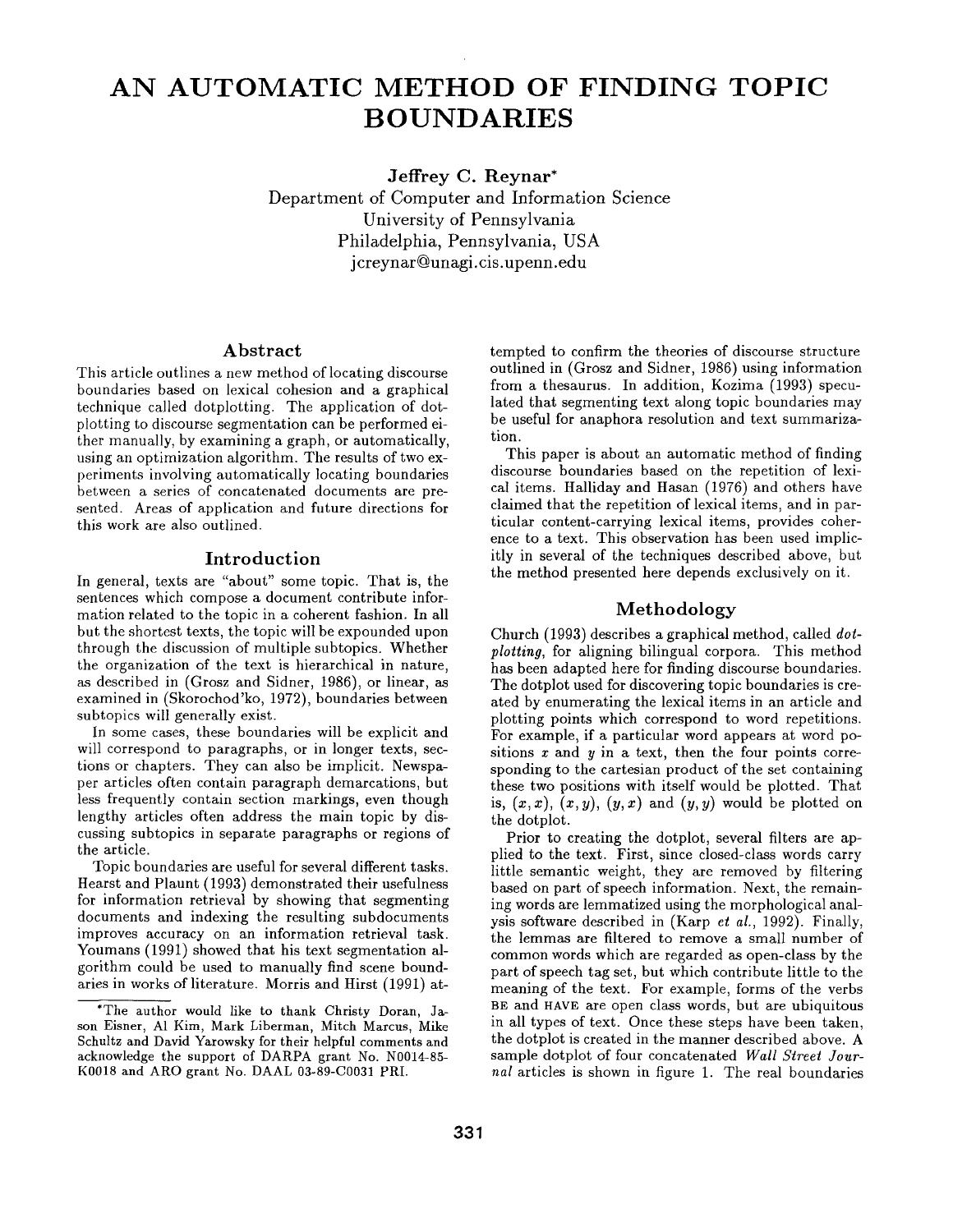

Figure 1: The dotplot of four concatenated Wall Street Journal articles.

between documents are located at word positions 1085, 2206 and 2863.

The word position in the file increases as values increase along both axes of the dotplot. As a result, the diagonal with slope equal to one is present since each word in the text is identical to itself. The gaps in this line correspond to points where words have been removed by one of the filters. Since the repetition of lexical items occurs more frequently within regions of a text which are about the same topic or group of topics, the visually apparent squares along the main diagonal of the plot correspond to regions of the text. Regions are delimited by squares because of the symmetry present in the dotplot.

Although boundaries may be identified visually using the dotplot, the plot itself is unnecessary for the discovery of boundaries. The reason the regions along the diagonal are striking to the eye is that they are denser. This fact leads naturally to an algorithm based on maximizing the density of the regions within squares along the diagonal, which in turn corresponds to minimizing the density of the regions not contained within these squares. Once the densities of areas outside these regions have been computed, the algorithm begins by selecting the boundary which results in the lowest outside density. Additional boundaries are added until either the outside density increases or a particular number of boundaries have been added. Potential boundaries are selected from a list of either sentence boundaries or paragraph boundaries, depending on the experiment.

More formally, let  $n$  be the length of the concatenation of articles; let  $m$  be the number of unique tokens (after lemmatization and removal of words on the stop list); let  $B$  be a list of boundaries, initialized to contain only the boundary corresponding to the beginning of the series of articles,  $0$ . Maintain  $B$  in ascending order. Let *i* be a potential boundary; let  $P = B \cup \{i\}$ , also sorted in ascending order; let  $V_{x,y}$  be a vector contain-



Figure 2: The outside density plot of the same four articles.

ing the word counts associated with word positions  $x$ through  $y$  in the concatenation. Now, find the  $i$  such that the equation below is minimized. Repeat this minimization, inserting  $i$  into  $B$ , until the desired number of boundaries have been located.

$$
\sum_{i=2}^{|P|} \frac{V_{P_{j-1},Pj} \cdot V_{P_j,n}}{(P_j - P_{j-1})(n - P_j)}
$$

The dot product in the equation reveals the similarity between this method and Heart and Plaunt's (1993) work which was done in a vector-space framework. The crucial difference lies in the global nature of this equation. Their algorithm placed boundaries by comparing neighboring regions only, while this technique compares each region with all other regions.

A graph depicting the density of the regions not enclosed in squares along the diagonal is shown in figure 2. The y-coordinate on this graph represents the density when a boundary is placed at the corresponding location on the x-axis. These data are derived from the dotplot shown in figure 1. Actual boundaries correspond to the most extreme minima—those at positions 1085, 2206 and 2863.

#### Results

Since determining where topic boundaries belong is a subjective task, (Passoneau and Litman, 1993), the preliminary experiments conducted using this algorithm involved discovering boundaries between concatenated articles. All of the articles were from the Wall Street Journal and were tagged in conjunction with the Penn Treebank project, which is described in (Marcus et al., 1993). The motivation behind this experiment is that newspaper articles are about sufficiently different topics that discerning the boundaries between them should serve as a baseline measure of the algorithm's effectiveness.